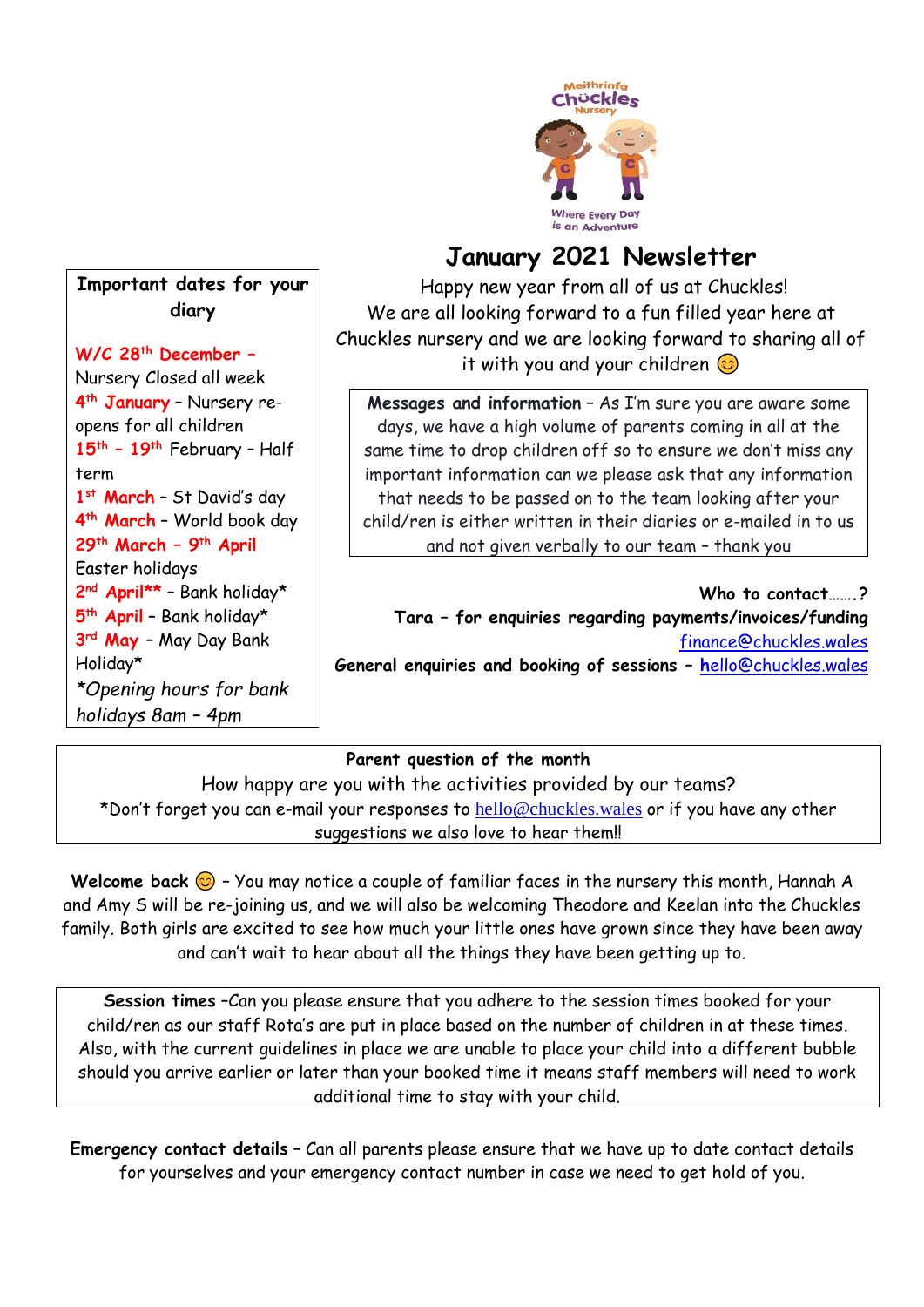**Coloured wrappers and tins –** Don't forget if you've still got some left over try and save us all the wrappers as the children love to make pictures using them. Also, it's amazing the things you can make from a Pringles tin, so we'll take those too ☺

**Reminder** – Due to the current guidelines unfortunately we are unable to admit any child that has a temperature of 37.8 or above or a new cough, even if you feel that it is due to a normal cold/flu virus. We are also unable to administer any type of mediation including temperature reducing medication such as Calpol or accept children that have been given this prior to attending nursery.

# **Group News**

### **Babyn Bach, Busy Bees (2-3yrs) & Plant Bach (0-2yrs)**

Our month our theme will be winter – we will be doing lots of wintery activities including ice play, making snowy pictures and learning about winter animals.

### **Conquerors (3-4yrs)**

We will be continuing with our winter topic this month and will be learning all about animals that hibernate such as bears, mice and rabbits and making beds to keep the animals in our garden warm. We will be investigating how we can keep ourselves warm and looking at the types of clothing we can wear to stay warm and dry.

#### **Chuckles Uniforms – making life that little bit easier!**

We have embroidered t-shirts available to buy now in sizes 3-4 years and 5-6 years @ only £6.50 each or 5 for £30. We are also currently taking orders for jackets in sizes. The cost of the jackets is £13. \*Please not that as we have to send our jackets off to be embroidered it means that it can take a little while for you to receive your orders.

**Snow –** Oh No it's that time of year again!! We will always try our best to remain open when it snows; however sometimes due to circumstances beyond our control this is not always possible due to the fact that we have to adhere to certain CIW regulations regarding staffing and health and safety. If we do have heavy snowfall then we will try our best to inform everyone as soon as possible to any changes of opening times, by telephoning parents and also by posting information on our Facebook Page.

**Chuckles Car Stickers** - If you would like a Chuckles Nursery car sticker for your rear window please ask one of the Team for one to display in your car  $\circledcirc$ 

**Telephone Queries** – Can we please ask that you keep all telephone queries until after 9am unless urgent as we are very busy between 8am and 9am helping the children with breakfast, or alternatively use the e-mails above to contact us if your query is not urgent.

The **Childcare Offer for Wales** is now open to all eligible parents of 3-4 year olds who live in Wales **-** To register please contact your local authority  $\odot$  or for more information and eligibility criteria please visit [http://www.newport.gov.uk/en/Care-Support/Children-and-families/Family-](http://www.newport.gov.uk/en/Care-Support/Children-and-families/Family-Information-Service/Childcare/Childcare-offer.aspx)[Information-Service/Childcare/Childcare-offer.aspx](http://www.newport.gov.uk/en/Care-Support/Children-and-families/Family-Information-Service/Childcare/Childcare-offer.aspx)

\*Please note that additional hours/sessions can only be taken at the nursery if we have availability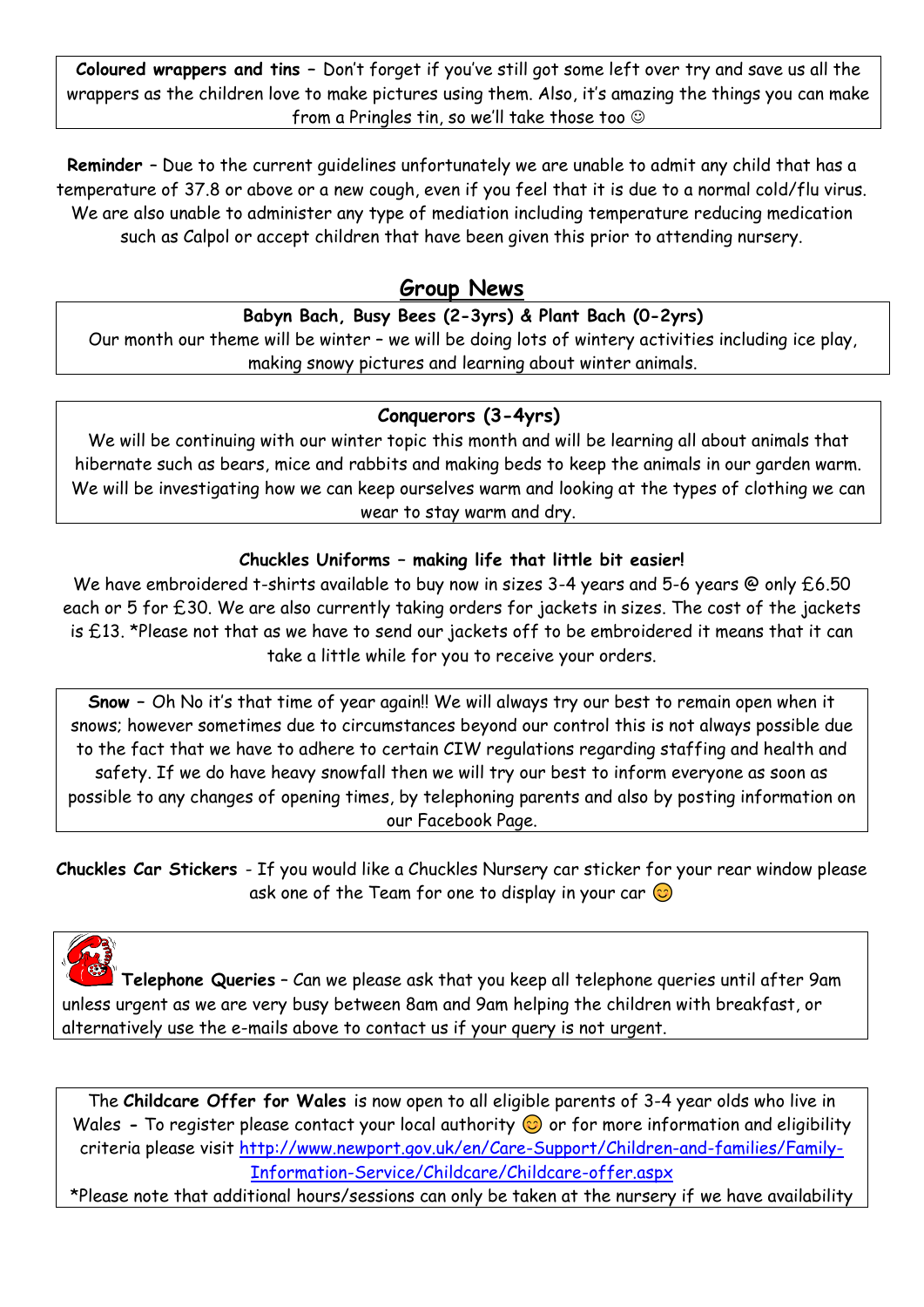**Nominate a staff member** – Don't forget if you would like to give a team member a big "wahoo" for our board simply write the team members name, your child's name, the reason why on a piece of paper and post it into our post box  $\odot$ 

**Bags** – Can you please make sure that your child brings a small bag with them each day for nursery as they like to do lots of pictures for and we want to make sure they are kept safe. Also can preschool parents please ensure there is a set of clothes in their bags in case of any little "accidents" as they no longer have nursery bags within this age group.

Parking And The Car Park Area - Please ensure that you are parking in the designated parking bays when dropping off and colleting your children as this causes minimum disruption to other cars. Also please be aware when driving and reversing in this area that there may be children behind you.

Until next Time……….

*Amy*  And Team Chuckles

…………………………………………………………………………………………………………….

\***Wait! Don't go yet - keep reading as your monthly menu is on the next page so that you can see all of the delicious meals your children are enjoying this month** 



**Breakfast :** Weetabix, Shredded wheat, Porridge *Water is served with each meal and a selection of fruit is served after lunch; a late snack is served at 5pm* 

| WC 4 <sup>th</sup><br>January 21 | Lunch                                                        | Tea                                                             |
|----------------------------------|--------------------------------------------------------------|-----------------------------------------------------------------|
| <b>Monday</b>                    | Roasted vegetable pasta bakes and<br>garlic bread            | Homemade steak bakes with spaghetti                             |
| <b>Tuesday</b>                   | Tuna pie with sweetcorn                                      | Scrambled egg with ham, pittas, and tomatoes                    |
| Wednesday                        | Pork, new potatoes, stuffing, broccoli,<br>cauli & carrots** | Homemade minestrone soup                                        |
| <b>Thursday</b>                  | Chicken chasseur and rice                                    | BBQ Chicken wraps with potato wedges and mixed<br>pepper sticks |
| Friday                           | Corned beef pie with beans                                   | Welsh rarebit with homemade coleslaw                            |